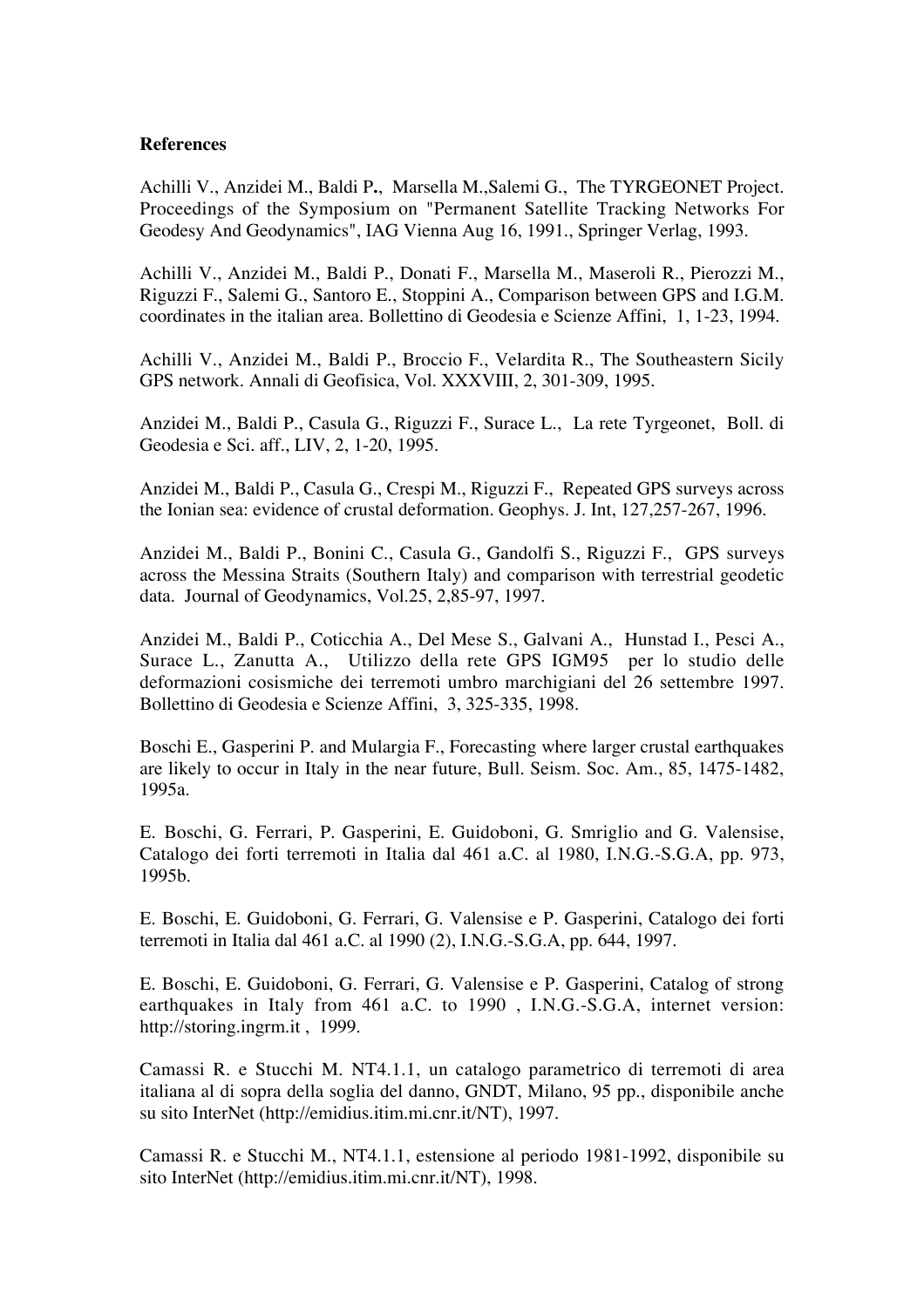Cornell C. A., Engineering seismic risk analysis, Bull. Seism. Soc. Am., V. 58, 1583- 1606, 1968

CPTI Working Group (ING: E. Boschi, P. Gasperini, G. Valensise; GNDT: R. Camassi, V. Castelli, M. Stucchi, A. Rebez, G. Monachesi, M. S. Barbano, P. Albini; SGA: E. Guidoboni, G. Ferrari, D. Mariotti, A. Comastri; SSN: D. Molin), Catalogo Parametrico dei Terremoti Italiani, ING GNDT SGA SSN, Ed. Compositori, Bologna, pp. 92, 1999.

Ekström, G. , A. Morelli, E. Boschi, and A. M. Dziewonski, Moment tensor analysis of the central Italy earthquake sequence of September-October 1997, Geophys. Res. Lett., 25, 1971-1974, 1998.

Feigl K. D., Agnew D., Bock Y., Dong D., Donnellan A., Hager B., Herring T., Jackson D., Jordan T., King R., Larsen S., Murray M., Shen Z., and Webb F., Space geodetic measurements of crustal deformation in central and southern California, 1984-1992, J. Geophys. Res., 98, 21677-21712, 1993

Ferrari G., Gasperini P. and Guidoboni E., Macroseismic intensity evaluation with the ``Fuzzy Sets Logic'', Annali di Geofisica, 38, 811-826, 1995.

Frankel A. C., Mueller C., Barnhard T., Perkins D. Leyendeker E. V., Dickman N., Hanson S., and Hoper M., National seismic hazard maps, June 1996 documentation U.S. Geol. Surv. Open-File Rep. 96-532 , 1996

Gasperini P., Bernardini F., Valensise G. and Boschi E., Defining seismogenic sources from historical felt reports, Bull. Seism Soc. Am., 89, 94-110, 1999.

Gavarini C., Pinto P., Decanini L.D., Di Pasquale G., Pugliese A., Romeo R., Sabetta F., Bramerini F., Dolce M., Petrini V., Castellani A., Sanò T., Slejko D., Valensise G. e Lo Presti T., Proposta di riclassificazione sismica del territorio nazionale, SSN, 1999.

Grandori G., Guagenti E., Petrini V., On the use of renewall process in seismic hazard analysis. Proc. 8th World Conf, on Earthquakes Engineering, 1, San Francisco, 1, 287-294, 1984.

Grünthal, G. (Ed.), European Macroseismic Scale 1992 (updated MSK-scale), Conseil de l'Europe. Cahiers du Centre Européen de Géodynamique et de Séismologie, 15, Luxembourg, 1998.

Guidoboni E. e Ferrari G., Historical cities and earthquakes: Florence during the last nine centuries and evaluation of seismic hazard, Ann. Geofis., XXXVIII, No. 5-6, 617-648, 1995

Kanamori H and Jenkins P. C., Determination of local magnitude Ml from strongmotion accelerograms, Bull. Seism. Soc. Am., 68, 471-485, 1978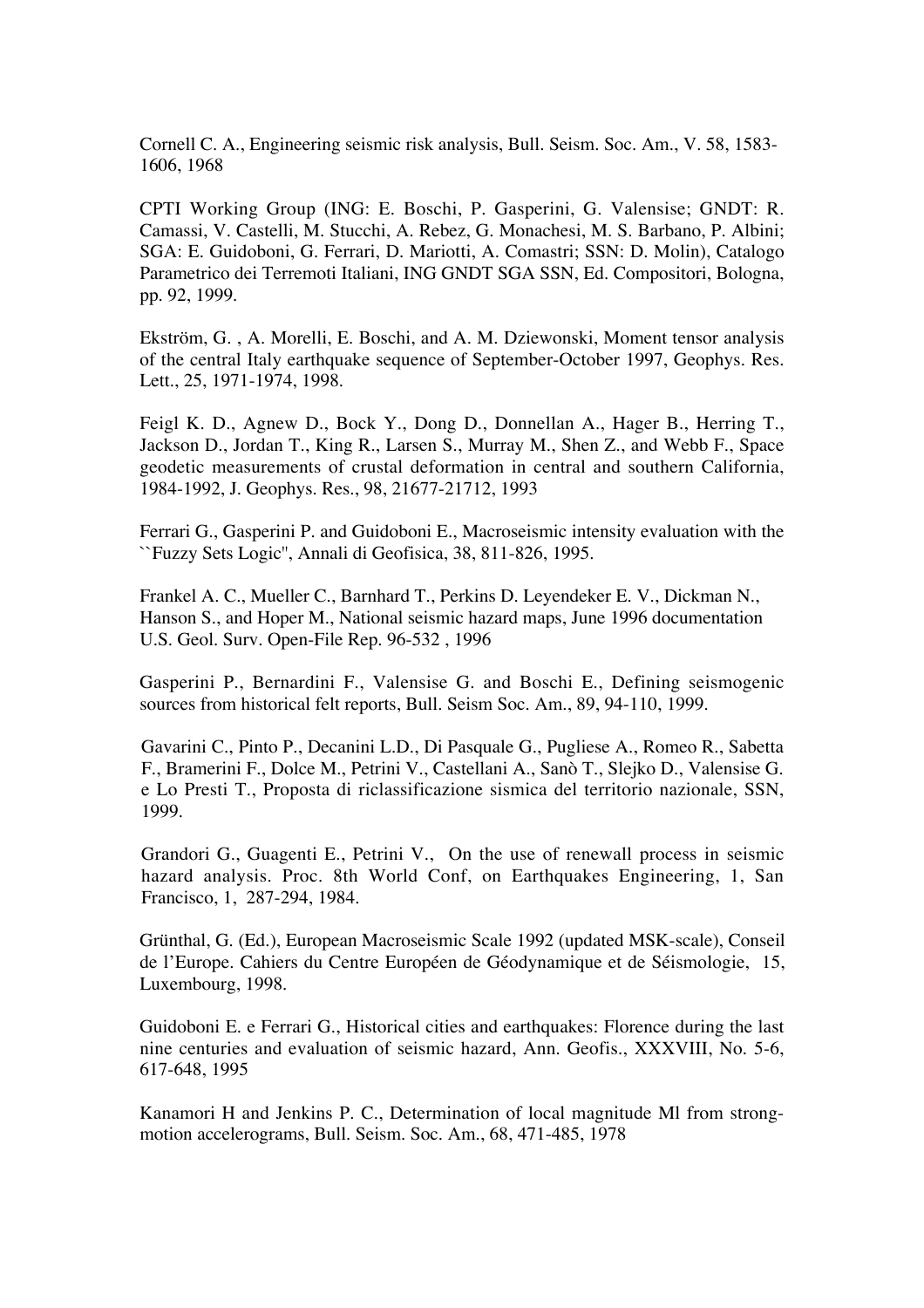Heaton T. H., Tagjima F.. and Mori A. W., Estimating ground motion using recorded accelerograms, Surv. Geophys, 8, 25-83, 1986

Magri L., Mucciarelli M. and Albarello D., Estimates of site seismicity rates using illdefined macroseismic data, Pure Appl. Geohys., 143, 617-632, 1994

Margottini C., Ambraseys N.N. e Screpanti A., La magnitudo dei terremoti italiani del XX secolo, ENEA, Roma 1993, 57 pp., 1993.

Monachesi, G., and M. Stucchi , DOM4.1, an intensity database of damaging earthquakes in the Italian area, open-file report of the Gruppo Nazionale Difesa dai Terremoti, available from http://emidius.itim.mi.cnr.it/ DOM/home.html, 1997.

Monachesi G. e Gasperini P. (Eds.), GNDT, Sottoprogetto 5.1.3, Catalogo strumentale dei terremoti, Relazione semestrale delle attività svolte nell'ambito del PE98, disponibile in InterNet all'indirizzo http://ibogfs.df.unibo.it/user2/paolo/www/gndt/reltrim.html, 1999.

Mulargia F., Achilli V., Broccio F., Baldi P., Is a destructive earthquake imminent in southeastern Sicily?. Tectonophysics, 188, 399-402, 1991.

Mulargia F. and Gasperini P., Evaluation of the applicability of the time- and slippredictable earthquake recurrence models to Italian seismicity, Geophys. J. Int., 120, 453-473, 1994.

Panza G.F. , Vaccari F. and Cazzaro R. Deterministic seismic hazard assessment. In F. Wenzel et al. (Eds), Vrancea Earthquakes: Tectonics, Hazard and Risk Mitigation, Kluwer Academic Publishers, The Netherlands, 269-286, 1999.

Perez O. J., Revised world seismicity catalog (1950-1997) for strong (Ms=6) shallow (h=70 km) earthquakes, Bull. Seism. Soc. Am., 89, 335-341, 1999.

Peruzza, L.; Petrini, V.; Rebez, A.; Slejko, D. "Stime probabilistiche preliminari della pericolosità sismica della regione italiana", Atti del 12° Convegno Annuale GNGTS, p. 343-362, 1993.

Romeo G., Wood Anderson digitale, Pub. ING, pp.19, 1995

Romeo, R e Pugliese, A. La pericolosità sismica in Italia. Parte 1: analisi della scuotibilità. (Rapporto tecnico del Servizio Sismico, Nazionale. SSN/RT/97/1), Roma, gennaio 1997.

Sabetta F. Pugliese A., Attenuation of peak horizontal acceleration and velocity from italian strong-motion records. Bull. Seism. Soc. Am., 77, 1491-1513, 1987.

Sieberg A. - Über die makroseismische Bestmmung der Erdbenstärke. Ein Beitrag zur seismologische Praxis. G. Gerlands Beiträge zur Geophysik, 11 (2-4), 227-239, 1932.